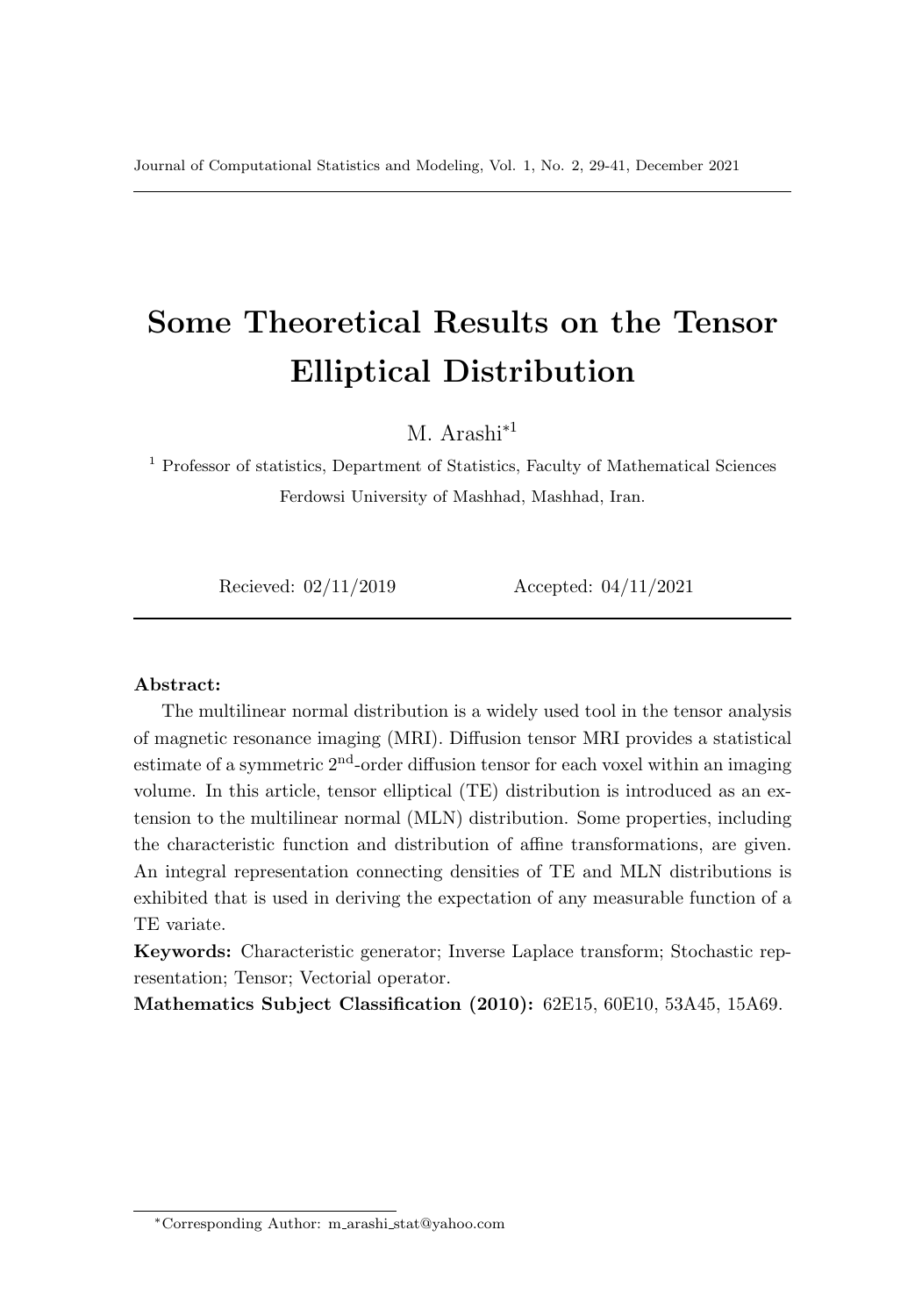

Figure 1: Visualization of tensor filed of a brain

# <span id="page-1-1"></span>1. Introduction

Nowadays, the analysis of matrix-valued data sets is become quite common in medical sciences, since the collected data are of multiple-way (multiple-component) arrays. For example, in medical imaging, it has become possible to collect magnetic resonance imaging (MRI) data that can be used to infer the apparent diffusivity of water in tissue in vivo. In this regard, there is a need to consider parallel extensions of bilinear forms[∗](#page-1-0) , namely tensor matrices. Tensor matrices have been commonly used to approximate the diffusivity profile of images. This approximation yields a diffusion tensor magnetic resonance imaging (DT-MRI) data set. The processing of DT-MRI data sets has scientific significance in clinical sciences. Figure [1](#page-1-1) shows the tensor field in a diffusion MRI image.

In image analysis, the characteristic or precision matrix of the underlying model for tensor observations and distribution of eigenvalues play deterministic roles. Hence, the underlying tensor distribution influences the respective inference. The use of tensor and associated distributional structure in Statistics dates back to [McCullagh](#page-12-0) [\(1987\)](#page-12-0). [McCullagh](#page-12-1) [\(1984\)](#page-12-1) had already introduced tensor notation in statistics regarding the computation of polynomial cumulants. For selective papers about tensors and their applications in statistics, we refer to [Sakata](#page-12-2) [\(2016\)](#page-12-2).

In all pronounced studies in statistical tensor analysis, tensor normal (or multilinear normal) distribution is employed for the underlying distribution of observations. However, a slight change in the specification of the distribution, as pointed by [Basser and Pajevic](#page-11-0) [\(2003\)](#page-11-0), may play havoc on the resulting inferences. Hence,

<span id="page-1-0"></span><sup>∗</sup>Bilinear form is a two-way (two-component) array, with each component represents a vector of observations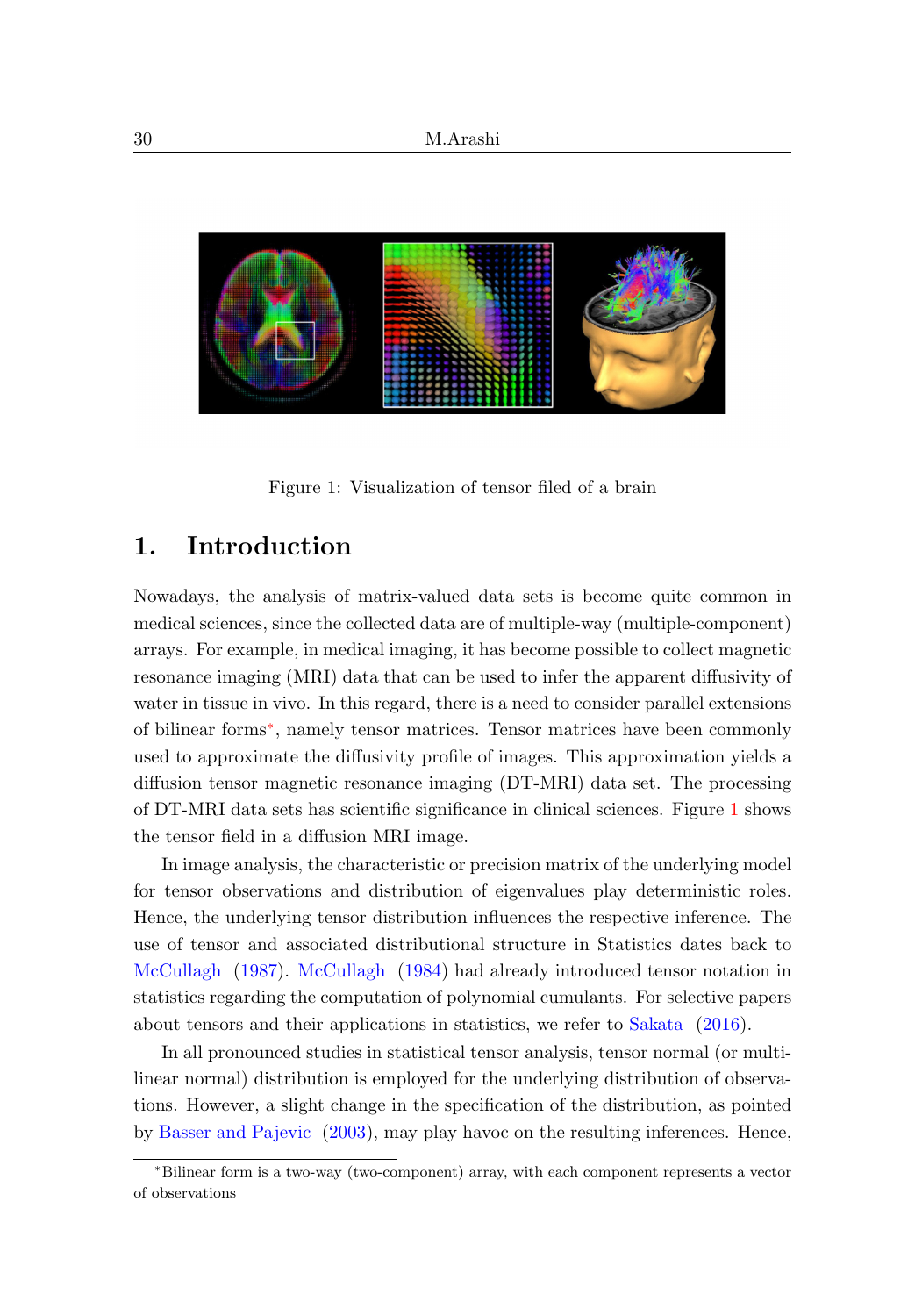the contribution of this study can be highlighted as follows:

- Proposing a new class of symmetric tensor distributions;
- deriving important statistical characteristics of the new class for inferential purposes;
- obtaining the maximum likelihood estimates for the location and scale parameters in the tensor field.

Therefore, this paper's plan is as follows: In section 2, we give some preliminary mathematical results for the tensor's definition. Section 3 contributes to the central part of this study and defines a new class of tensor distributions as an extension to matrix variate elliptical distribution in Statistics, along with some properties. In section 4, an underlying integral representation is given for the ease of computation, while section 5 includes some examples of the new proposed class of tensor distributions. Section 6 includes the estimation of parameters for inferential purposes. We conclude the results in section 7.

## 2. Preliminaries

In this section, we introduce related notation to our study and give some definitions. We adhere to the notations of [Ohlson et al.](#page-12-3) [\(2013\)](#page-12-3).

Let  $\mathcal X$  be a tensor of order k ( $k^{\text{th}}$ -order tensor, in tensor parlance), with the dimension  $p = (p_1, p_2, \ldots, p_k)$  $p = (p_1, p_2, \ldots, p_k)$  $p = (p_1, p_2, \ldots, p_k)$  in the  $\boldsymbol{x} = (x_1, x_2, \ldots, x_k)$  direction. Figure 2 shows the special case when  $k = 3$ . Indeed  $2<sup>nd</sup>$ -order tensor is a matrix,  $1<sup>st</sup>$ -order tensor is a vector, and  $0^{\text{th}}$ -order tensor is a scalar.

In connection with Figure [2,](#page-3-0) Figure [3](#page-3-1) shows that the collected data can be interpreted as a tensor, where the assessment of cardiac ventricular with helical structure is done by DT-MRI.

Vectorial representation of a tensor, makes the related inference much simpler. Let vec  $\mathcal X$  denote the vectorization of tensor  $\mathcal X = (x_{i_1 i_2 \cdots i_k})$ , according to the definition of [Kolda and Bader](#page-12-4) [\(2009\)](#page-12-4) given by

vec 
$$
\mathcal{X}
$$
 =  $\sum_{i_1=1}^{p_1} \cdots \sum_{i_k=1}^{p_k} x_{i_1 i_2 \cdots i_k} e_{i_1}^1 \otimes \cdots \otimes e_{i_k}^k$ ,  
 =  $\sum_{I_p} x_{i_1 i_2 \cdots i_k} e_{1:k}^p$ , (2.1)

where  $e_{i_k}^k, e_{i_{k-1}}^{k-1}, ..., e_{i_1}^1$  are the unit basis vectors of size  $p_k, p_{k-1}, ..., p_1$ , respectively,  $e_{1:k}^{\mathbf{p}} = e_{i_1}^1 \otimes \cdots \otimes e_{i_k}^k$ , where  $\otimes$  denotes the Kronecker product,  $I_{\mathbf{p}}$  is the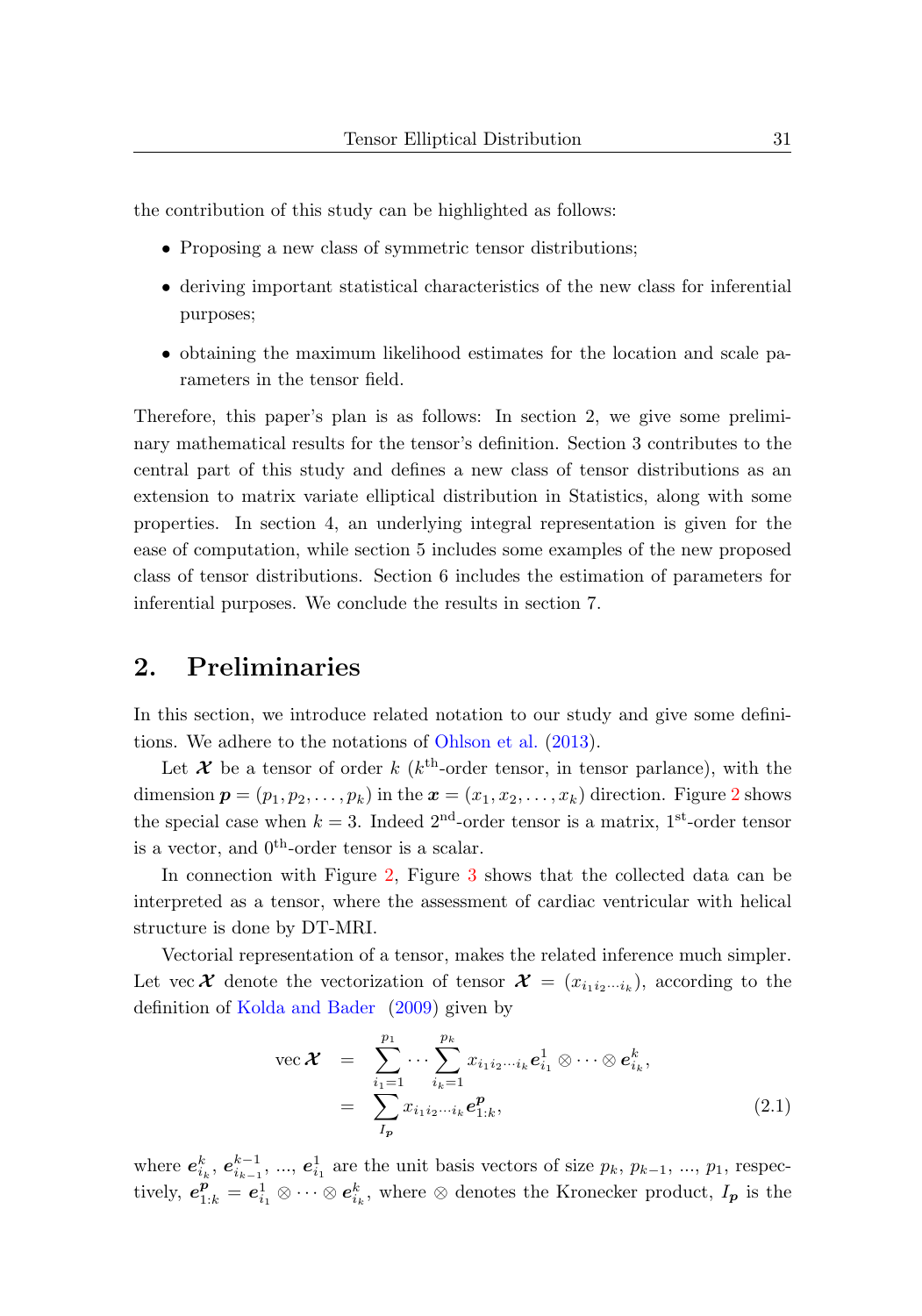

<span id="page-3-0"></span>Figure 2: Visualization of a 3-dimensional data set as a 3rd-order tensor.

<span id="page-3-1"></span>

Figure 3: Helical structure of the cardiac ventricular anatomy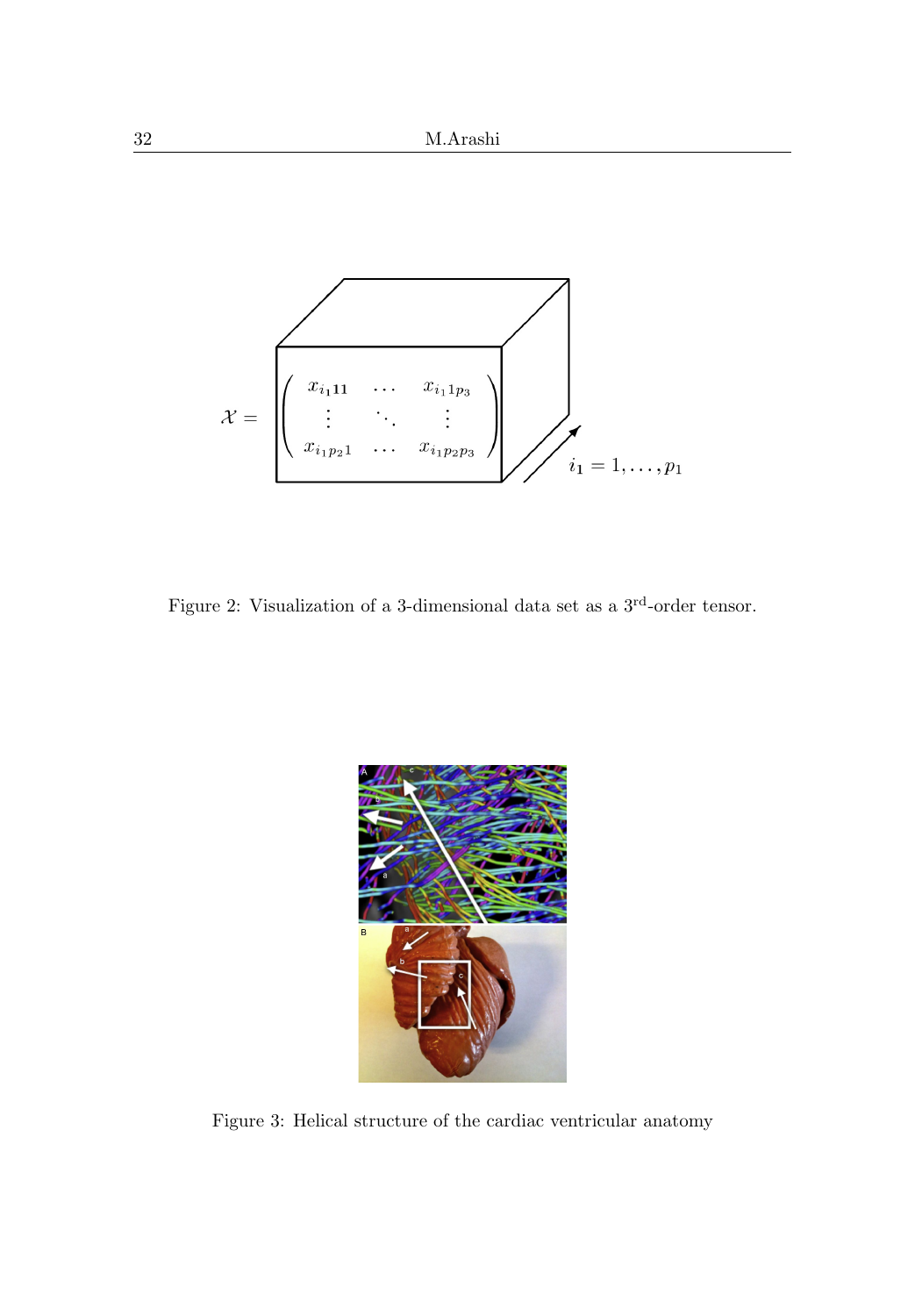index set defined as  $I_p = \{i_1, \ldots, i_k : 1 \le i_j \le p_j, 1 \le j \le k\}$ . In [Ohlson et](#page-12-5) [al.](#page-12-5) [\(2012\)](#page-12-5), the authors concentrated on the estimation of a Kronecker structured covariance matrix of order three  $(k = 3)$ , the so called double separable covariance matrix, generalizing the work of [Srivastava et al.](#page-12-6) [\(2008\)](#page-12-6), for multilinear normal (MLN) distributions.

Let  $\mathcal{T}^p$  denote the space of all vectors  $\boldsymbol{x} = \text{vec } \mathcal{X}$ , where  $\mathcal{X}$  is a tensor of order k, i.e.,  $\mathcal{T}^{\mathbf{p}} = {\mathbf{x} : \mathbf{x} = \sum_{I_{\mathbf{p}}} x_{i_1 i_2 \cdots i_k} \mathbf{e}_{1:k}^{\mathbf{p}}}.$  Note that this tensor space is described using vectors. However, we can define tensor spaces using matrices. This is given in the following definition.

#### Definition 2.1. Let

(i) 
$$
\mathcal{T}^{pq} = \left\{ \boldsymbol{X} : \boldsymbol{X} = \sum_{I_p \cup I_q} x_{i_1, \dots, i_k, j_1, \dots, j_l} e_{1:k}^p (d_{1:l}^q)' \right\},
$$
  
\n $I_q = \{j_1, \dots, j_l : 1 \le j_i \le p_i, 1 \le i \le l \}$   
\n(ii)  $\mathcal{T}^{pq}_{\otimes} = \left\{ \boldsymbol{X} \in \mathcal{T}^{pq} : \boldsymbol{X} = \boldsymbol{X}_1 \otimes \dots \otimes \boldsymbol{X}_k, \boldsymbol{X}_i : p_i \times q_i \right\}$   
\n(iii)  $\mathcal{T}^p_{\otimes} = \left\{ \boldsymbol{X} \in \mathcal{T}^{pp}_{\otimes} : \boldsymbol{X} = \boldsymbol{X}_1 \otimes \dots \otimes \boldsymbol{X}_k, \boldsymbol{X}_i : p_i \times p_i \right\}$ 

<span id="page-4-0"></span>**Theorem 2.2.** [\(Ohlson et al.](#page-12-3) [\(2013\)](#page-12-3)) A tensor  $\mathcal{X}$  is MLN of order k, denoted by  $\mathcal{X} \sim \mathcal{N}_{p}(\mu, \Sigma)$  if  $x = \mu + \Sigma^{\frac{1}{2}}u$ , where  $x, \mu \in \mathcal{T}^{p}, \ \Sigma \in \mathcal{T}^{p}_{\otimes}, p = (p_1, \ldots, p_k)$ , and the elements of  $u \in \mathcal{T}^p$  are independent standard normally distributed.

Note that  $\Sigma \in \mathcal{T}_{\otimes}^p$  can be written as Kronecker product  $\Sigma = \Sigma_1 \otimes \ldots \otimes \Sigma_k$ 

Indeed, Theorem [2.2](#page-4-0) configures the MLN distribution using the stochastic representation of the vector  $x \in \mathcal{T}^p$ . This methodology can be mimicked to extend the above result for elliptical models. Before revealing the main result of this paper, we need to consider the definition of matrix elliptical distributions.

# 3. Tensor Elliptical Distributions

Let  $u^{(p^*)}, p^* = \prod_{i=1}^k p_i$ , denote a random vector distributed uniformly on the unit sphere surface in  $\mathbb{R}^{p^*}$ , with characteristic function (cf)  $\Omega_{p^*}(\cdot)$ . Hereafter, using Theorem 2.2 of [Fang et al.](#page-11-1) [\(1990\)](#page-11-1), we propose a definition for tensor elliptical (TE) distribution. The methodology behind our definition of TE distribution comes from two facts: (1) a random matrix  $\boldsymbol{X}$  has matrix elliptical distribution if and only if vec  $\boldsymbol{X}$  has a vector-variate elliptical distribution, which will be used for tensor (see [Gupta et al.](#page-12-7) [\(2013\)](#page-12-7)) (2) the difference between vector-variate elliptical and TE lies in the structure of the parameter space generated by  $\mu$  and  $\Sigma$ .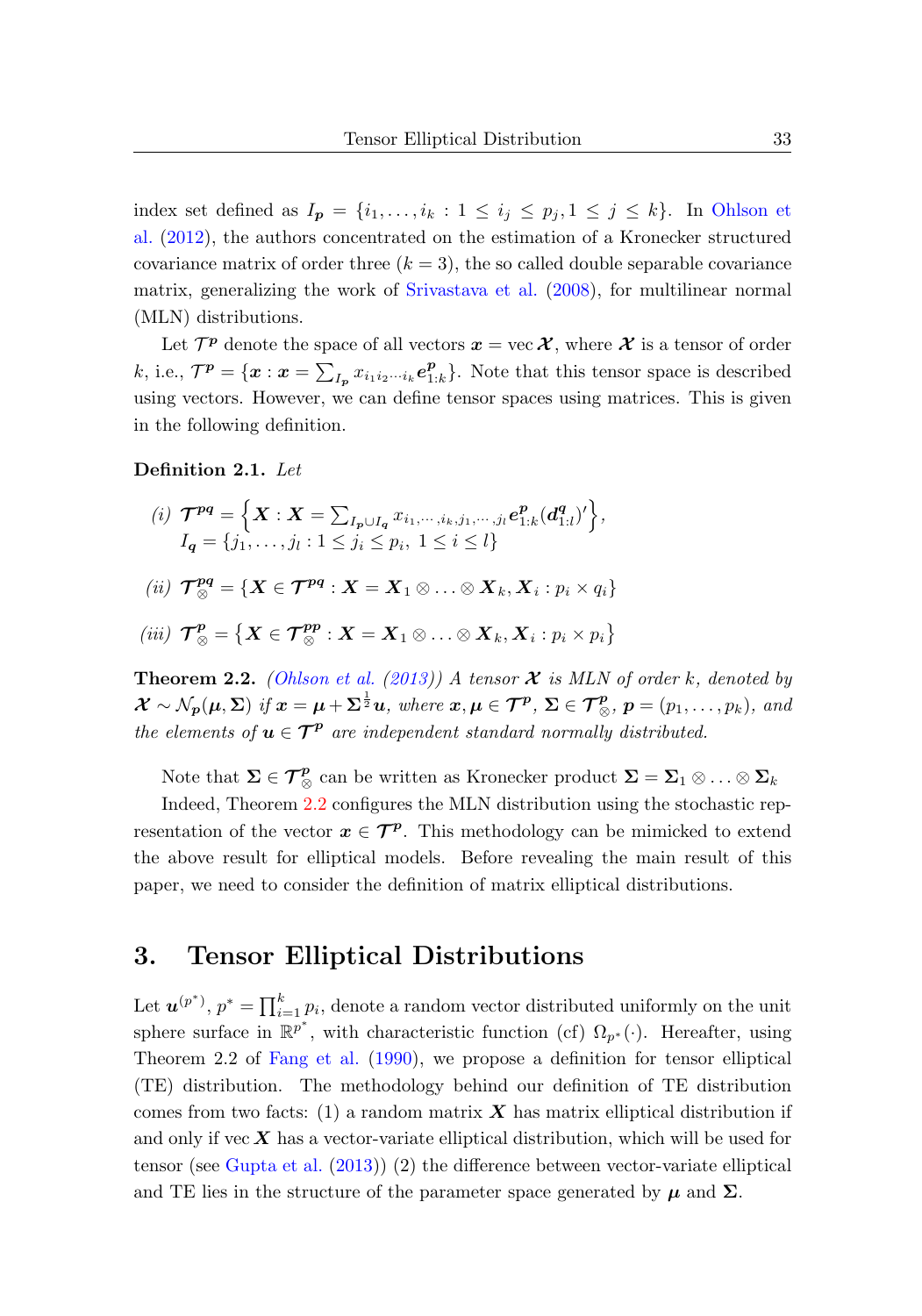<span id="page-5-0"></span>Definition 3.1. A random tensor  $\mathcal X$  is TE of order k, denoted by  $\mathcal X \sim \mathcal E_p(\mu, \Sigma, \psi)$ , if

$$
\boldsymbol{x} = \text{vec}(\boldsymbol{\mathcal{X}}) = \boldsymbol{\mu} + \mathcal{R}\boldsymbol{\Sigma}^{\frac{1}{2}}\boldsymbol{u}^{(p^*)},
$$
\n(3.2)

where  $\mathbf{x}, \mu \in \mathcal{T}^{\mathbf{p}}, \ \Sigma^{\frac{1}{2}} \in \mathcal{T}^{\mathbf{p}}_{\otimes}$  is any square root,  $\mathbf{p} = (p_1, \ldots, p_k), \ \mathcal{R} \geq 0$  is independent of  $u^{(p^*)}$ , and  $\mathcal{R} \sim F$ , for some cumulative distribution function (cdf)  $F(\cdot)$  over  $[0,\infty)$ , is related to  $\psi$  by the following relation

$$
\psi(x) = \int_{\mathbb{R}^+} \Omega_{p^*}(xr^2) \, dF(r). \tag{3.3}
$$

The question arises whether the parameters in Definition [3.1](#page-5-0) are uniquely defined. The answer is no. To see this, assume that  $a_i$ ,  $i = 1, ..., k$  are positive constants such that  $a^* = \prod_{j=1}^k a_j$ ,  $\Sigma_j^* = a_j \Sigma_j$ ,  $j = 1, \ldots, k$  and  $\psi^*(x) = \psi\left(\frac{1}{p^*}x\right)$ . Then  $\mathcal{E}_{p}(\mu, \Sigma, \psi)$  and  $\mathcal{E}_{p}(\mu, \Sigma^*, \psi^*)$ , where  $\Sigma^* = \Sigma^*_{1} \otimes \ldots \otimes \Sigma^*_{k}$ , define the same tensor elliptical distribution.

Using the vector representation for  $x$ , we can conveniently write the probability distribution function (pdf) of a TE distribution. The following result gives the pdf of a random tensor elliptical if it possesses a density, as an extension to [Ohlson et](#page-12-3) [al.](#page-12-3) [\(2013\)](#page-12-3).

Theorem 3.2. Under the assumptions of Definition [3.1,](#page-5-0) the pdf of the TE distribution is given by

$$
f_{\boldsymbol{\mathcal{X}}}(\boldsymbol{x}) = |\boldsymbol{\Sigma}|^{-\frac{1}{2}} g \left[ (\boldsymbol{x} - \boldsymbol{\mu})^{\prime} \boldsymbol{\Sigma}^{-1} (\boldsymbol{x} - \boldsymbol{\mu}) \right],
$$

where  $g(\cdot)$  is a non-negative function (density generator, say) satisfying

$$
\int_{\mathbb{R}^+} y^{\frac{1}{2}p^*-1} g(y) \mathrm{d}y < \infty.
$$

We designate  $\mathcal{X} \sim \mathcal{E}_{p}(\mu, \Sigma, g)$ .

Similarly, we have the following result.

**Theorem 3.3.** Let  $\mathcal{X} \sim \mathcal{E}_p(\mu, \Sigma, \psi)$ . Then, its characteristic function has the form

$$
\phi_{\mathcal{X}}(\mathcal{S}) = e^{i\mathcal{S}'\mu}\psi(\mathcal{S}'\Sigma\mathcal{S}), \quad \mathcal{S} \in \mathcal{T}^p. \tag{3.4}
$$

Remark 3.4. Since

$$
\begin{array}{rcl}\n|\boldsymbol{\Sigma}|^{-\frac{1}{2}} & = & |\boldsymbol{\Sigma}_1 \otimes \boldsymbol{\Sigma}_2 \otimes \ldots \otimes \boldsymbol{\Sigma}_k|^{-\frac{1}{2}} \\
& = & \left( |\boldsymbol{\Sigma}_1|^{\frac{p^*}{p_1}} \right)^{-\frac{1}{2}} \times \left( |\boldsymbol{\Sigma}_2|^{\frac{p^*}{p_2}} \right)^{-\frac{1}{2}} \times \ldots \times \left( |\boldsymbol{\Sigma}_k|^{\frac{p^*}{p_k}} \right)^{-\frac{1}{2}}\n\end{array}
$$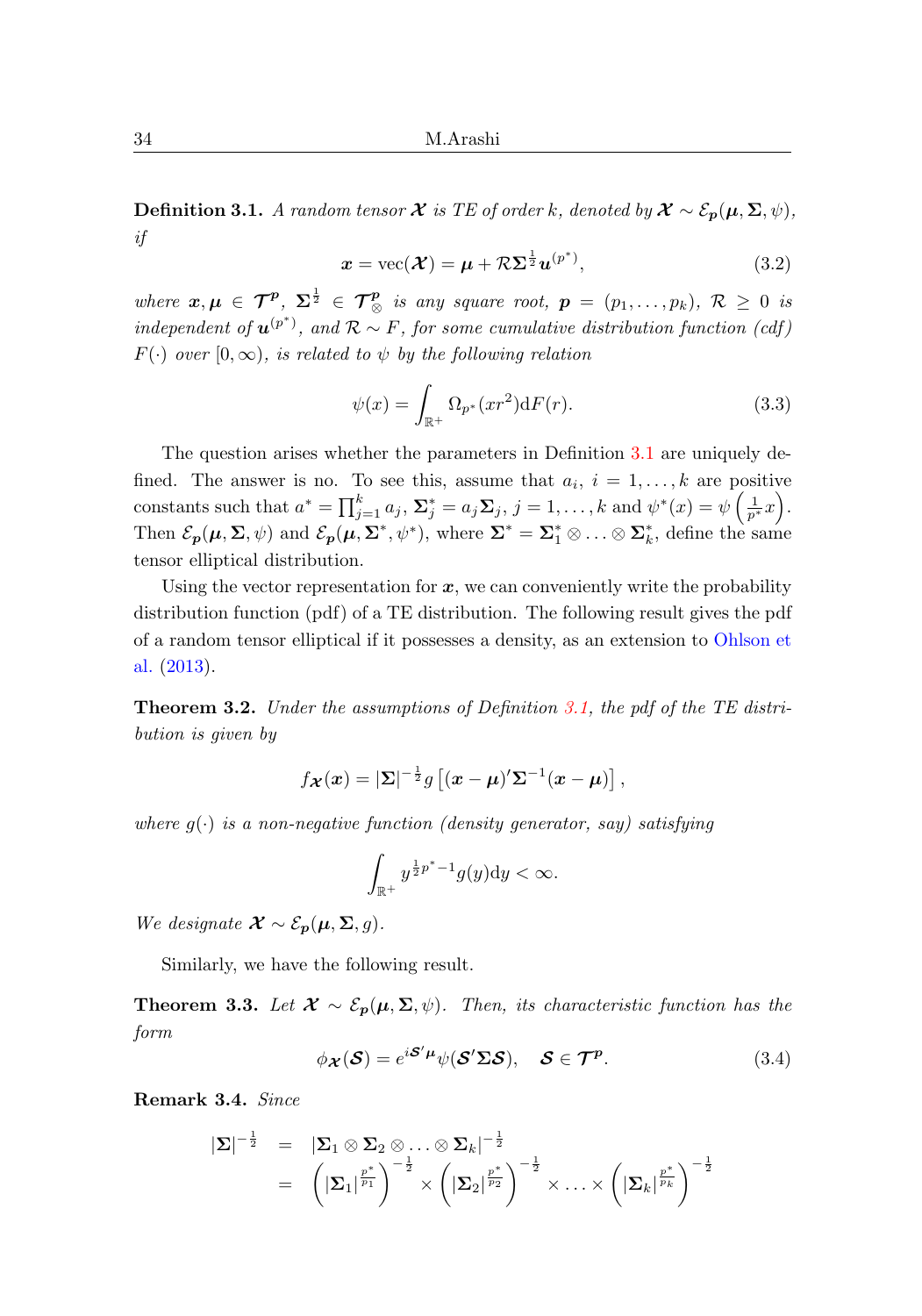$$
= \prod_{i=1}^k |\boldsymbol{\Sigma}_i|^{-\frac{p^*}{2p_i}}
$$

taking  $g(y) = (2\pi)^{-\frac{1}{2}p^*} \exp\left(-\frac{1}{2}y\right)$  in Definition [3.1,](#page-5-0) gives the pdf of MLN distri-bution (as given in Theorem 1 of [Ohlson et al.](#page-12-3)  $(2013)$ ) as

$$
f_{\boldsymbol{\mathcal{X}}}(\boldsymbol{x}) = (2\pi)^{-\frac{1}{2}p^*} \left( \prod_{i=1}^k |\boldsymbol{\Sigma}_i|^{-\frac{p^*}{2p_i}} \right) \exp\left[ -\frac{1}{2} (\boldsymbol{x} - \boldsymbol{\mu})^{\prime} \boldsymbol{\Sigma}^{-1} (\boldsymbol{x} - \boldsymbol{\mu}) \right], \qquad (3.5)
$$

where  $\Sigma$  is positive definite,  $x, \mu \in \mathcal{T}^p$ ,  $\Sigma \in \mathcal{T}^p_{\otimes}$ , and  $p^* = \prod_{i=1}^k p_i$ .

The following result gives the distribution of affine transformations for TE variates.

**Theorem 3.5.** Let  $\mathcal{X} \sim \mathcal{E}_p(\mu, \Sigma, \psi)$ , with vec  $\mathcal{X} \in \mathcal{T}^p$ ,  $A \in \mathcal{T}^{qp}$  is nonsingular, and  $B \in \mathcal{T}^q$ . Then,  $A\mathcal{X} + B \sim \mathcal{E}_q(A\mu + B, A\Sigma A')$ , where  $A\mu + B \in \mathcal{T}^q$  and  $A\Sigma A'\in{\mathcal T}_\otimes^q.$ 

*Proof.* Let  $y = Ax + B$ , where  $x = \text{vec}(\mathcal{X})$ . From the stochastic representation in Definition [3.1,](#page-5-0) the proof directly follows from  $y = (A\mu + B) + R(A\Sigma^{\frac{1}{2}})u^{(p^*)}$ .

The following result is a direct consequence of Theorem 2.16 of [Gupta et al.](#page-12-7) [\(2013\)](#page-12-7) for tensor elliptical distributions.

**Theorem 3.6.** Under the assumptions of Definition [3.1,](#page-5-0) the pdf of  $\mathcal{R}$  has from

$$
h_{\mathcal{R}}(r) = \frac{2\pi^{\frac{1}{2}p^*}}{\Gamma(\frac{1}{2}p^*)} r^{p^*-1} g(r^2) , \quad r \ge 0.
$$

The following theorem reveals the distribution of quadratic form for a special case.

Theorem 3.7. Let  $\mathcal{X} \sim \mathcal{E}_{p}(0, \Sigma^{(1)}, \psi)$ , where  $\Sigma^{(1)} = \Sigma \otimes I_{p_2} \otimes \ldots \otimes I_{p_k} \in$  $\mathcal{T}_{\otimes}^{\mathbf{p}}, \quad \mathbf{p}=(p_1,\ldots,p_k).$  Then, the pdf of  $\mathcal{A}=\mathcal{X}\mathcal{X}'$  is given by

$$
f(\mathcal{A}) = \frac{\pi^{p^*} |\Sigma|^{-\frac{1}{2}p_1}}{\Gamma_{p_1} (\frac{1}{2}p^{(1)})} |\mathcal{A}|^{\frac{1}{2}p^{(1)} - p_1 - 1} g(\text{tr }\Sigma^{-1}\mathcal{A})
$$

where  $p^{(1)} = \prod_{j=2}^{k} p_j$ .

In the forthcoming section, we provide a weighting representation of the pdf of TE variate using the Laplace operator.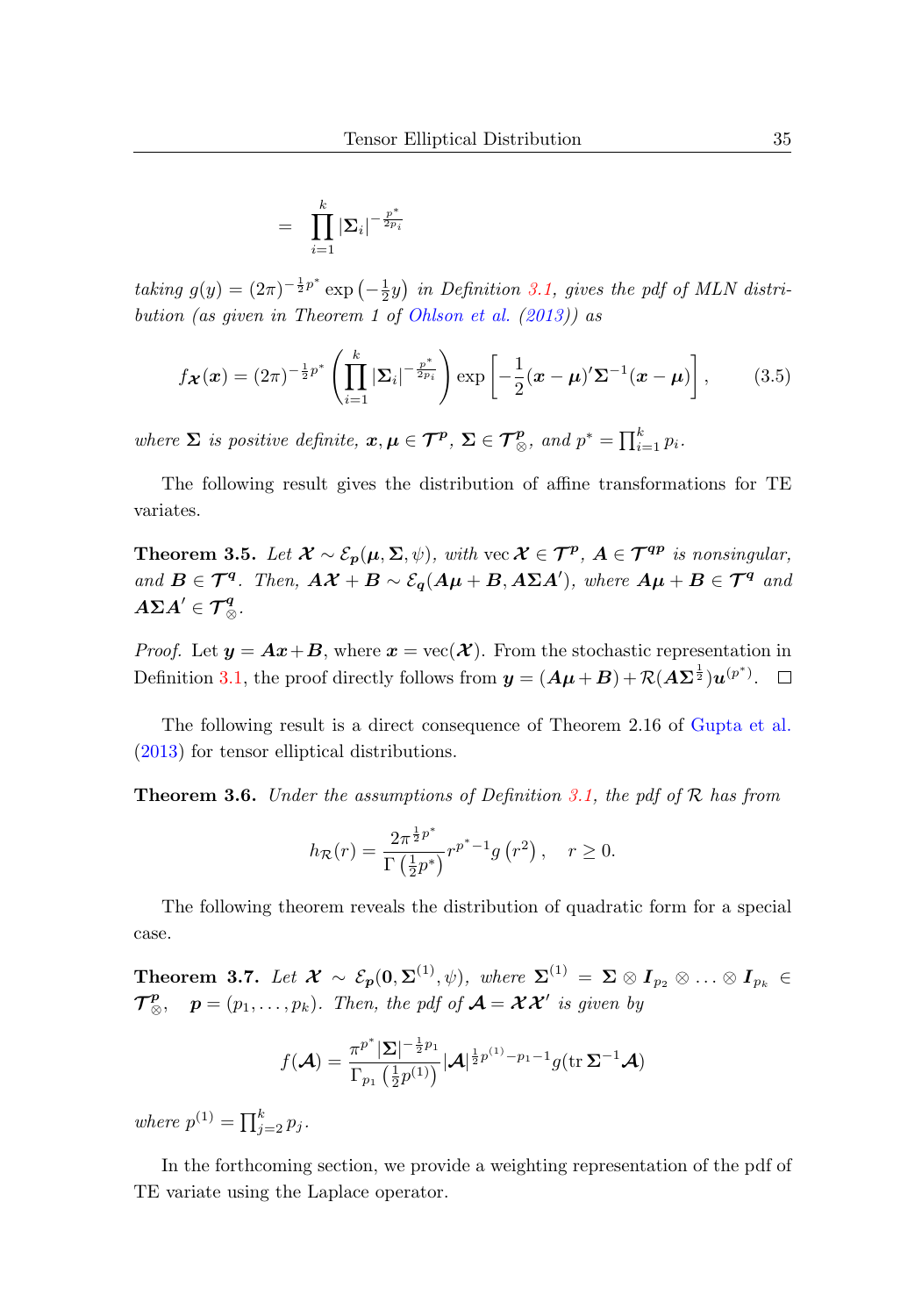## 4. Weighting Representation

Although the proposed theorems in the previous section are obtained conventionally, it is not easy to achieve other statistical properties of the TE distributions from Definition [3.1](#page-5-0) straightforwardly. However, under mild conditions, one can make a connection between densities of TE and MLN pdfs and derive other properties of the TE distributions using MLN distributions. In this section, we propose a weighting representation that connects densities of the TE and MLN distributions. This result is given in the following theorem.

<span id="page-7-0"></span>**Theorem 4.1.** Let  $\mathcal{X} \sim \mathcal{E}_{p}(\mu, \Sigma, g)$ , where  $\mu \in \mathcal{T}^{p}$ ,  $\Sigma \in \mathcal{T}^{p}_{\otimes}$  and  $g: \mathbb{R}^{+} \to \mathbb{R}^{+}$ . Also assume that  $g(s^2)$  is differentiable when  $s^2$  is sufficiently large, and  $g(s^2)$ vanishes faster than  $s^{-k}$ ;  $k > 1$  as  $s \to \infty$ . Then, the pdf of  $\mathcal X$  can be represented as an integral of a series of MLN pdfs given by

$$
f_{\boldsymbol{\mathcal{X}}}(\boldsymbol{x}) = \int_{\mathbb{R}^+} \mathcal{W}(t) f_{\mathcal{N}_{\boldsymbol{p}}(\boldsymbol{\mu}, t^{-1}\boldsymbol{\Sigma})}(\boldsymbol{x}) \mathrm{d}t,
$$

where  $f_{\mathcal{N}_n(\boldsymbol{\mu},t^{-1}\boldsymbol{\Sigma})}(\cdot)$  is the pdf of  $\mathcal{N}_p(\boldsymbol{\mu},t^{-1}\boldsymbol{\Sigma})$  and  $\mathcal{W}(\cdot)$  is a weighting function. *Proof.* Let  $s^2 = \frac{1}{2}(\boldsymbol{x} - \boldsymbol{\mu})' \boldsymbol{\Sigma}^{-1}(\boldsymbol{x} - \boldsymbol{\mu})$  and

$$
\mathcal{W}(t) = (2\pi)^{\frac{1}{2}p^*} t^{-\frac{p^*}{2}} \mathcal{L}^{-1} \left[ g\left(2s^2\right) \right],
$$

where  $\mathcal L$  is the Laplace transform operator. It should be noted that under the regularity condition on  $g(s^2)$ , the inverse Laplace transform exists. Then, from  $|\mathbf{\Sigma}|^{-\frac{1}{2}} = \prod_{i=1}^{k} |\mathbf{\Sigma}_i|^{-\frac{p^*}{2p_i}},$  we have

$$
f(\mathbf{x}) = |\mathbf{\Sigma}|^{-\frac{1}{2}} g(2s^2) = |\mathbf{\Sigma}|^{-\frac{1}{2}} \mathcal{L} \left[ \mathcal{W}(t) (2\pi)^{-\frac{1}{2}p^*} t^{\frac{p^*}{2}} \right]
$$
  
\n
$$
= \mathcal{L} \left[ \mathcal{W}(t) (2\pi)^{-\frac{1}{2}p^*} t^{\frac{p^*}{2}} \prod_{i=1}^k |\mathbf{\Sigma}_i|^{-\frac{p^*}{2p_i}} \right]
$$
  
\n
$$
= \int_{\mathbb{R}^+} \mathcal{W}(t) (2\pi)^{-\frac{1}{2}p^*} t^{\frac{p^*}{2}} \left( \prod_{i=1}^k |\mathbf{\Sigma}_i|^{-\frac{p^*}{2p_i}} \right) e^{-ts^2} dt
$$
  
\n
$$
= \int_{\mathbb{R}^+} \mathcal{W}(t) (2\pi)^{-\frac{1}{2}p^*} \left( \prod_{i=1}^k |t^{-\frac{1}{k}} \mathbf{\Sigma}_i|^{-\frac{p^*}{2p_i}} \right) e^{-\frac{1}{2} (\mathbf{z} - \mathbf{\mu})'(t^{-1} \mathbf{\Sigma})^{-1} (\mathbf{z} - \mathbf{\mu})} dt
$$
  
\n
$$
= \int_{\mathbb{R}^+} \mathcal{W}(t) f_{\mathcal{N}_p(\mu, t^{-1} \mathbf{\Sigma})}(\mathbf{x}) dt.
$$

The proof is complete.

Thus, a TE variable is an integral over all MLN variables having the same covariance subject to different scales.

 $\Box$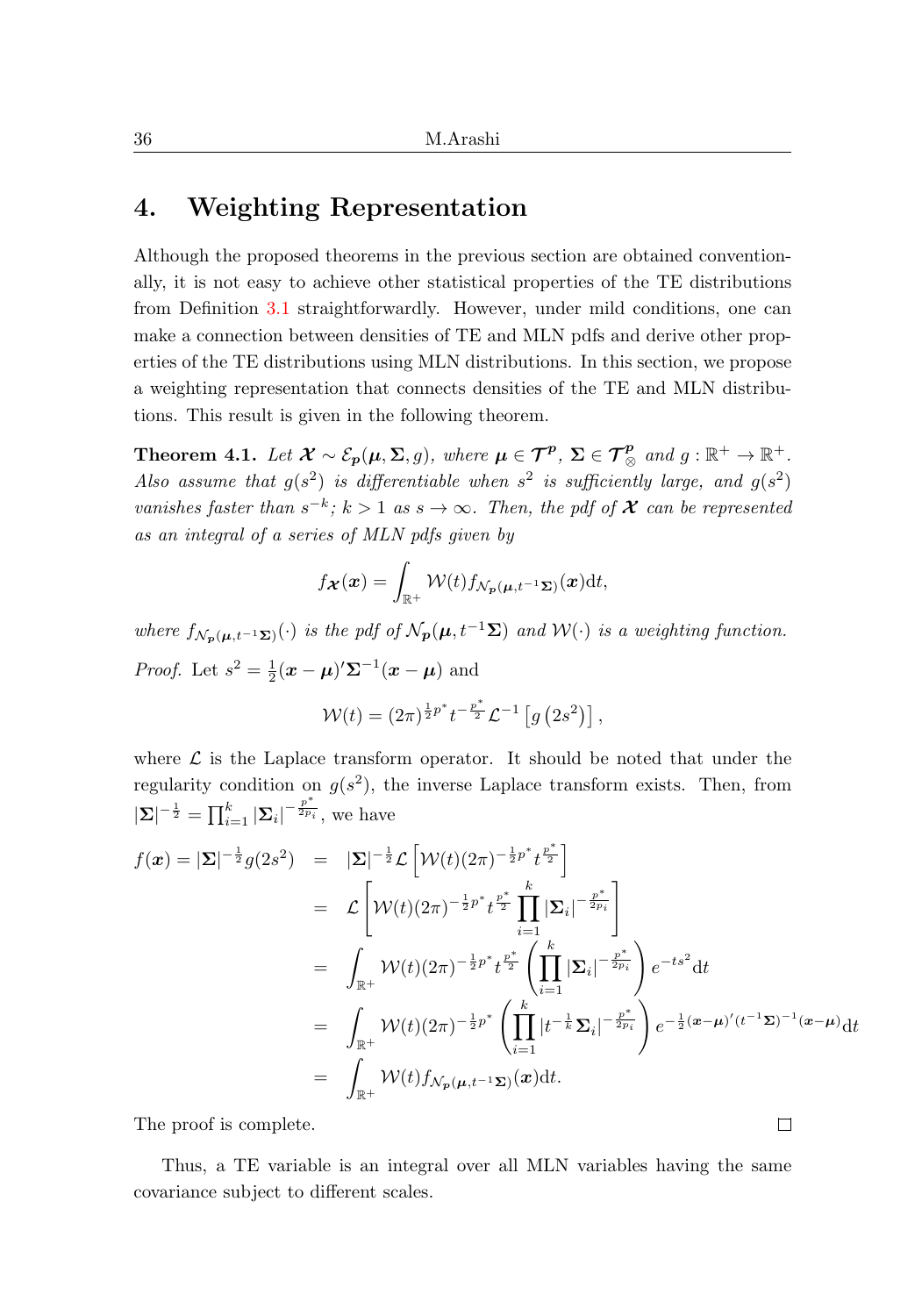Since  $f_{\mathcal{X}}(\cdot)$  is the pdf of  $\mathcal{X}$ , using Fubini's theorem, we obtain

$$
1 = \int_{\chi} f_{\mathcal{X}}(\mathbf{x}) dx = \int_{\chi} \int_{\mathbb{R}^{+}} \mathcal{W}(t) f_{\mathcal{N}_{p}(\mu, t^{-1}\Sigma)}(\mathbf{x}) dt dx
$$
  
\n
$$
= \int_{\mathbb{R}^{+}} \mathcal{W}(t) \int_{\chi} f_{\mathcal{N}_{p}(\mu, t^{-1}\Sigma)}(\mathbf{x}) dx dt
$$
  
\n
$$
= \int_{\mathbb{R}^{+}} \mathcal{W}(t) dt
$$
(4.6)

where  $\chi$  is the sample space, hence, for positive weighting functions  $\mathcal{W}(\cdot)$ , the weighting representation of TE distributions can be interpreted as a scale mixture of MLN distributions. However, sometimes,  $\mathcal{W}(\cdot)$  can be negative. Note that a TE distribution is completely defined by the matrix  $\Sigma \in \mathcal{T}_{\otimes}^p$  and the scalar weighting function  $\mathcal{W}(\cdot)$ .

Theorem [4.1](#page-7-0) enables us to describe more properties of TE distributions via MLN distributions. This can be done using the following important result.

Theorem 4.2. Let  $x \sim \mathcal{E}_{p}(\mu, \Sigma, g)$ ,  $\mu \in \mathcal{T}^{p}$ ,  $\Sigma \in \mathcal{T}^{p}_{\otimes}$  and  $g : \mathbb{R}^{+} \to \mathbb{R}^{+}$  with weighting function  $W(\cdot)$ , and  $B(x)$  be any Borel measurable function of  $x \in \mathcal{T}^p$ . Then, if  $E[B(x)]$  exists, we have

$$
E[B(\boldsymbol{x})] = \int_{\mathbb{R}^+} \mathcal{W}(t) E_{\mathcal{N}_{{\boldsymbol{p}}}(\boldsymbol{\mu}, t^{-1}\boldsymbol{\Sigma})}[B(\boldsymbol{x})] \mathrm{d} t
$$

## 5. Examples

In this section, we provide some examples of TE distributions based on Definition [3.1](#page-5-0) with respective weighting function, as defined in Theorem [4.1.](#page-7-0)

Firstly, we consider some examples in which the weighting function  $W(.)$  is always positive, resulting to scale mixture of multilinear normal distributions.

(i) Multilinear normal distribution [\(Ohlson et al.](#page-12-3) [\(2013\)](#page-12-3)) The weighting function has the form

$$
\mathcal{W}(t) = \delta(t-1),
$$

where  $\delta(\cdot)$  is the Dirac delta or impulse function having the property  $\int\limits_{\mathbb{R}} f(x)\delta(x)dx =$ 

- $f(0)$ , for every Borel-measurable function  $f(\cdot)$ .
- (ii) Multilinear  $\varepsilon$ -contaminated normal distribution We say the random tensor  $\mathcal{X} \in \mathcal{T}^p$  has multilinear  $\varepsilon$ -contaminated normal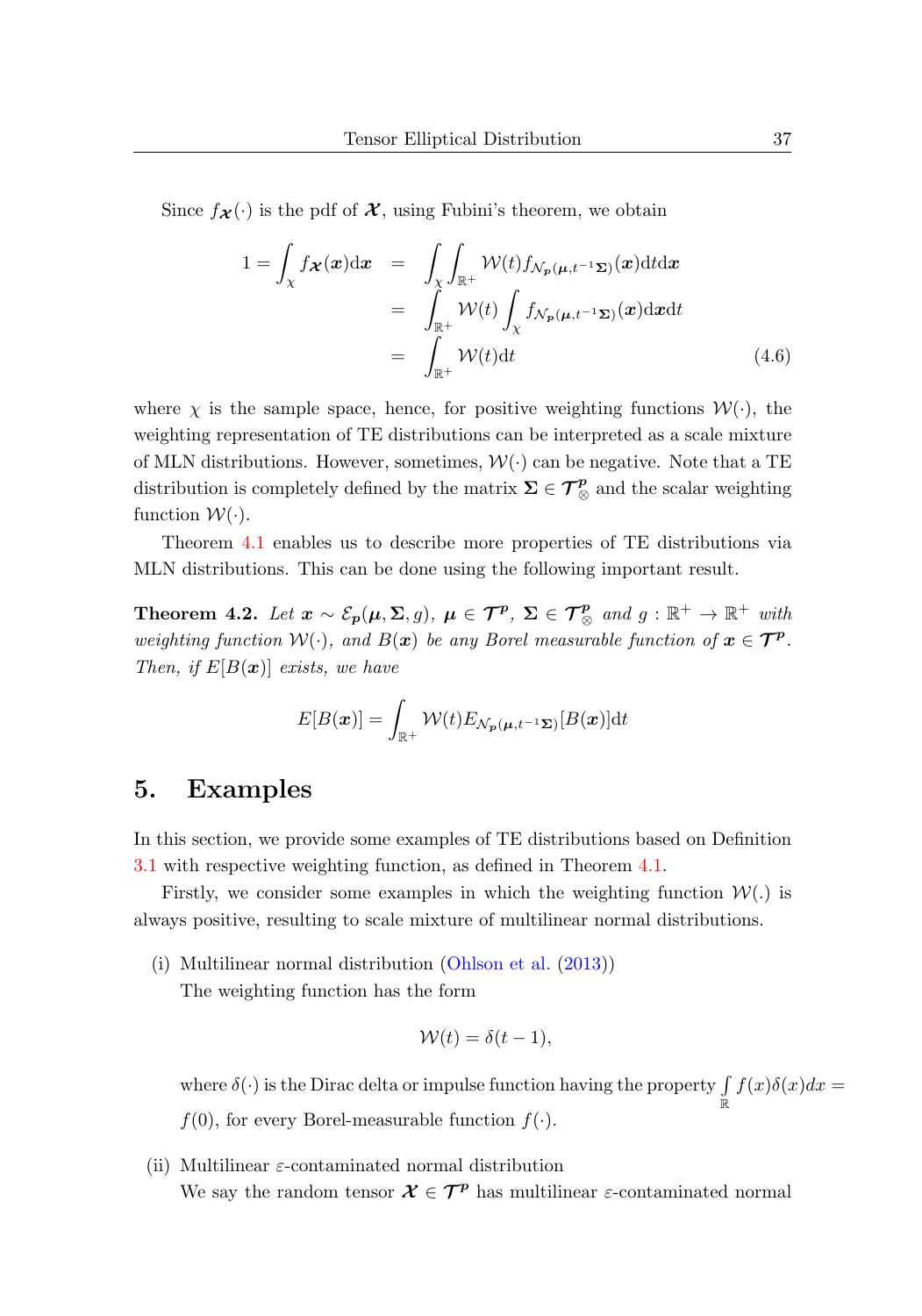distribution if it has the following density

$$
f_{\boldsymbol{\mathcal{X}}}(\boldsymbol{x}) = \frac{1}{(2\pi)^{\frac{1}{2}p^*}} \left( \prod_{i=1}^k |\boldsymbol{\Sigma}_i|^{-\frac{p^*}{2p_i}} \right) \left\{ (1-\varepsilon) \exp \left[ -\frac{1}{2} (\boldsymbol{x} - \boldsymbol{\mu})' \boldsymbol{\Sigma}^{-1} (\boldsymbol{x} - \boldsymbol{\mu}) \right] + \frac{\varepsilon}{\sigma^{p^*}} \exp \left[ -\frac{1}{2\sigma^2} (\boldsymbol{x} - \boldsymbol{\mu})' \boldsymbol{\Sigma}^{-1} (\boldsymbol{x} - \boldsymbol{\mu}) \right] \right\}.
$$

Then it can be concluded that the weighting function is given by

$$
\mathcal{W}(t) = (1 - \varepsilon)\delta(t - 1) + \varepsilon \delta(t - \sigma^2).
$$

(iii) Tensor t-distribution

We say the random matrix  $\mathcal{X} \in \mathcal{T}^p$  has tensor t-distribution if it has the following density

<span id="page-9-0"></span>
$$
f_{\boldsymbol{\mathcal{X}}}(\boldsymbol{x}) = \frac{\nu^{\frac{p^*}{2}} \Gamma\left(\frac{p^* + \nu}{2}\right)}{\pi^{\frac{1}{2}p^*} \Gamma(\frac{\nu}{2})} \left\{ 1 + \frac{1}{\nu} (\boldsymbol{x} - \boldsymbol{\mu})' \boldsymbol{\Sigma}^{-1} (\boldsymbol{x} - \boldsymbol{\mu}) \right\}^{-(p^* + \nu)}.
$$
 (5.7)

The corresponding weighting function has the form  $W(t) = \frac{\left(\frac{tv}{2}\right)^{\frac{\nu}{2}}e^{-\frac{ty}{2}}}{4\Gamma(\nu)}$  $\frac{y}{t\Gamma(\frac{\nu}{2})}$ .

The tensor Cauchy distribution is obtained by setting  $\nu = 1$  in [\(5.7\)](#page-9-0).

It is of much interest to consider cases in which the weighting function  $W(.)$ is not always positive. Such kinds of distributions are not scale mixture of multilinear normal distributions. The item below is not a tensor distribution, however, it is  $0^{\text{th}}$ -order tensor distribution.

(iv) The one-dimensional distribution with the following density

$$
f(x) = \frac{\sqrt{2}}{\pi \sigma} \left[ 1 + \left(\frac{x}{\sigma}\right)^4 \right]^{-1},
$$

where the weighting function is given by  $W(t) = \frac{1}{\sqrt{2}}$  $rac{1}{t\pi}$  sin  $(\frac{t}{2})$ .

# 6. Inference

**Theorem 6.1.** Suppose that tensor variables  $\mathcal{X}_1, \ldots, \mathcal{X}_n$  are jointly distributed with the following pdf

$$
\prod_{i=1}^k |\boldsymbol{\Sigma}_i|^{-\frac{p^*}{2p_i}} g\left(\sum_{j=1}^n x'_j \boldsymbol{\Sigma}^{-1} \boldsymbol{x}_j\right), \quad \boldsymbol{\Sigma} = \boldsymbol{\Sigma}_1 \otimes \boldsymbol{\Sigma}_2 \otimes \ldots \otimes \boldsymbol{\Sigma}_k
$$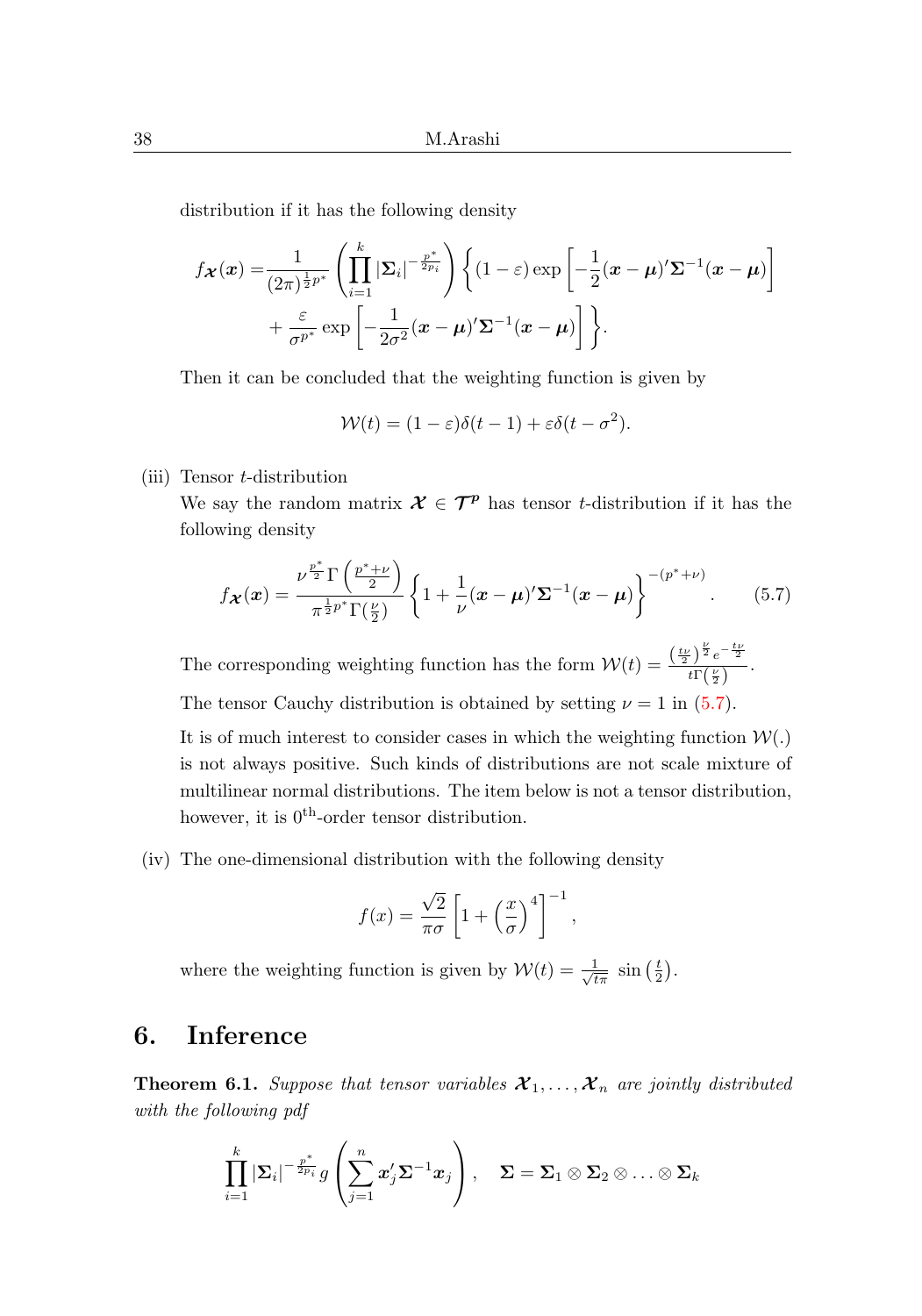such that  $\sigma_{p_2p_2}^{(2)} = \sigma_{p_3p_3}^{(3)} = \ldots = \sigma_{p_kp_k}^{(k)} = 1$ , where  $\Sigma_r = \left(\sigma_{ij}^{(r)}\right)$ . Further, suppose  $g(\cdot)$  is such that  $g(\mathbf{x}'\mathbf{x})$  is a pdf in  $\mathbb{R}^{p^*}$  and  $y^{p^*/2}g(y)$  has a finite positive maximum  $y_g$ . Suppose that  $\tilde{\Sigma}$  is an estimator which obtains from solving the following equations

$$
\begin{array}{lll} \tilde{\mathbf{\Sigma}}_1 &=& \frac{1}{p_{2:k}^* n} \sum_{j=1}^n \pmb{x}_j' \pmb{\Sigma}_{2:k}^{-1} \pmb{x}_j \\ & \qquad \textrm{and,} \ \ for \ r=2, \ldots, k \\ & & \\ \tilde{\mathbf{\Sigma}}_r &=& \frac{1}{p_{1:r-1}^* p_{r+1:k}^* n} \sum_{j=1}^n \pmb{x}_i^{2,r(r)'} \left( \pmb{\Sigma}_{1:k \backslash r}^{2,r} \right)^{-1} \pmb{x}_i^{2,r(r)}, \end{array}
$$

where

$$
\begin{array}{ccl} \boldsymbol{x}^{2,r(r)}_{j} & = & \displaystyle \sum_{l_{\boldsymbol{p}}} x_{i_{1},\dots i_{k}} \boldsymbol{e}^{2,r}_{i_{1}:i_{k} \setminus i_{r}} \boldsymbol{e}^{p_{r} \prime}_{i_{r}} \\ \boldsymbol{\Sigma}^{2,r}_{1:k \setminus r} & = & \boldsymbol{\Sigma}_{2} \otimes \ldots \otimes \boldsymbol{\Sigma}_{r-1} \otimes \boldsymbol{\Sigma}_{1} \otimes \ldots \otimes \boldsymbol{\Sigma}_{k} \\ \boldsymbol{e}^{2,r}_{i_{1}:i_{k} \setminus i_{r}} & = & \boldsymbol{e}^{p_{1}}_{i_{1}} \otimes \boldsymbol{e}^{p_{3}}_{i_{3}} \otimes \ldots \otimes \boldsymbol{e}^{p_{r-1}}_{i_{r-1}} \otimes \boldsymbol{e}^{p_{r+1}}_{i_{r+1}} \otimes \ldots \otimes \boldsymbol{e}^{p_{k}}_{i_{k}} \end{array}
$$

Then, the MLE of  $\Sigma$  is given by

$$
\hat{\mathbf{\Sigma}} = \frac{p^*}{y_g}\tilde{\mathbf{\Sigma}}
$$

*Proof.* Let  $\mathbf{A} = |\mathbf{\Sigma}|^{-\frac{1}{p^*}} \mathbf{\Sigma}$ . Also for any  $j = 1, ..., n$  write

<span id="page-10-1"></span>
$$
d_j = \mathbf{x}'_j \mathbf{\Sigma}^{-1} \mathbf{x}_j = |\mathbf{\Sigma}|^{-\frac{1}{p^*}} \mathbf{x}'_j \mathbf{A}^{-1} x_j.
$$
 (6.8)

Since  $|\Sigma|^{-\frac{1}{2}} = \prod_{i=1}^k |\Sigma_i|^{-\frac{p^*}{2p_i}}$ , the likelihood can be written as

<span id="page-10-0"></span>
$$
\mathcal{L} = |\Sigma|^{-\frac{1}{2}} g\left(\sum_{j=1}^n d_j\right)
$$
  
\n
$$
= \left(|\Sigma|^{\frac{1}{p^*}}\right)^{-\frac{p^*}{2}} \left(\sum_{j=1}^n d_j\right)^{\frac{p^*}{2}} g\left(\sum_{j=1}^n d_j\right)
$$
  
\n
$$
= \left(\sum_{j=1}^n x'_j \mathbf{A}^{-1} x_j\right)^{-\frac{p^*}{2}} d^{\frac{p^*}{2}} g(d), \qquad (6.9)
$$

where  $d = \sum_{j=1}^n d_j$ .

The maximum of [\(6.9\)](#page-10-0) is attained at  $\hat{A} = \tilde{A}$  and  $\hat{d} = y_q$ . Then the MLE of  $\Sigma$ is given by

<span id="page-10-2"></span>
$$
\hat{\Sigma} = |\hat{\Sigma}|^{\frac{1}{p^*}} \hat{A} = \frac{|\hat{\Sigma}|^{\frac{1}{p^*}}}{|\tilde{\Sigma}|^{\frac{1}{p^*}}} \tilde{\Sigma}.
$$
\n(6.10)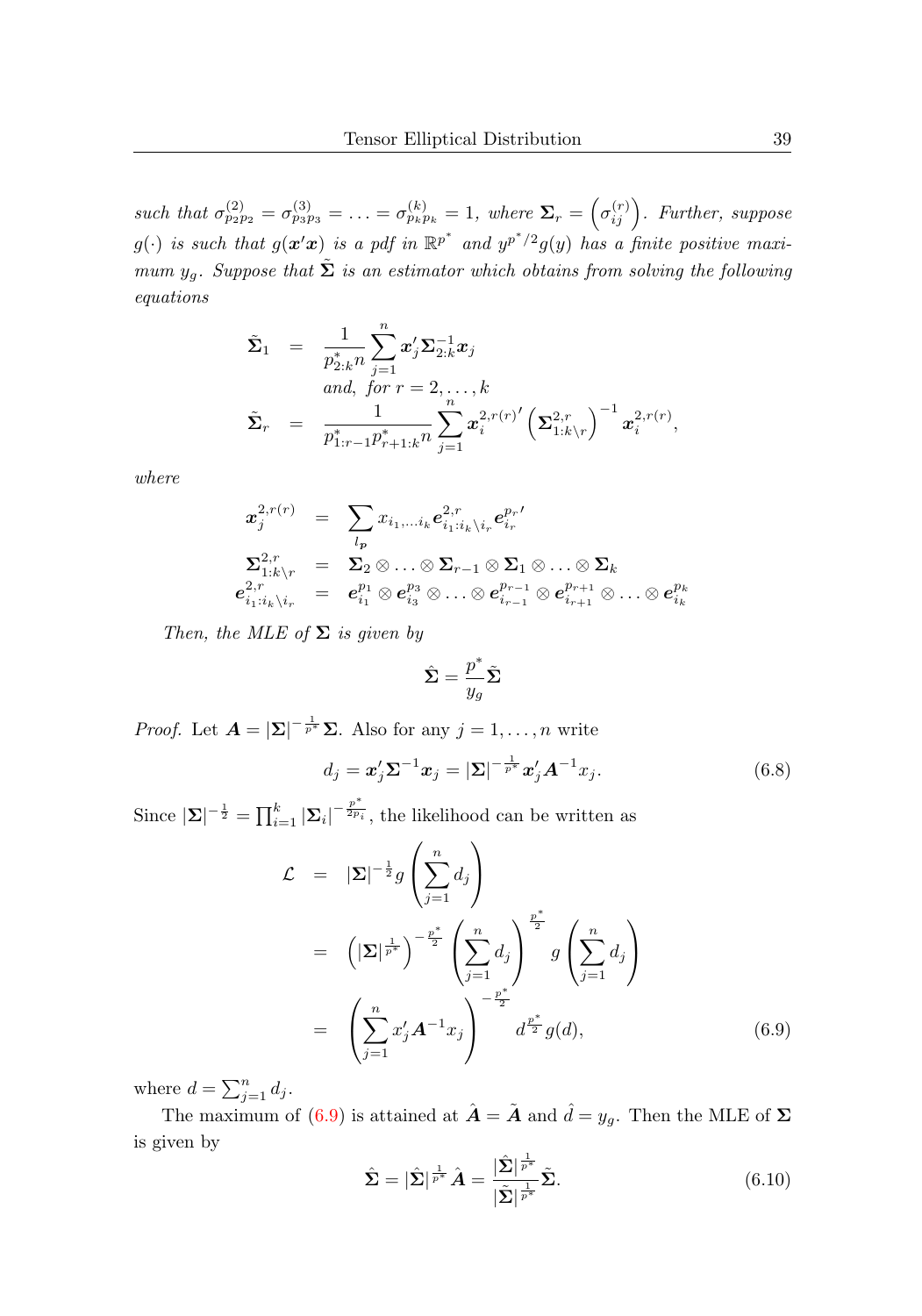On the other hand, from [\(6.8\)](#page-10-1) we get

<span id="page-11-2"></span>
$$
|\hat{\Sigma}|^{\frac{1}{p^*}} = \frac{\sum_{j=1}^n x'_j \hat{A}^{-1} x_j}{\sum_{j=1}^n \hat{d}_j} = \frac{\sum_{j=1}^n x'_j \tilde{A}^{-1} x_j}{\hat{d}} = \frac{\sum_{j=1}^n x'_j \tilde{A}^{-1} x_j}{y_g}
$$
  

$$
|\tilde{\Sigma}|^{\frac{1}{p^*}} = \frac{\sum_{j=1}^n x'_j \tilde{A}^{-1} x_j}{\sum_{j=1}^n \hat{d}_j} = \frac{\sum_{j=1}^n x'_j \tilde{A}^{-1} x_j}{\hat{d}} = \frac{\sum_{j=1}^n x'_j \tilde{A}^{-1} x_j}{p^*}
$$
(6.11)

Substituting  $(6.11)$  in  $(6.10)$  and using Theorem 4.1 of [Ohlson et al.](#page-12-3)  $(2013)$  gives the result.  $\Box$ 

# 7. Conclusion

In this article, for robust inferring on diffusion tensor magnetic resonance imaging (DT-MRI) observations, we proposed a class of tensor elliptical (TE) distributions. This class includes many heavier tail distributions than the tensor normal or multilinear normal (MLN) distribution. Important statistical properties, including the characteristic function along with the distribution of affine transformations derived. The weighting representation is also exhibited that connects densities of TE and MLN distributions. The result of this paper can be well-used in tensor regression; see [Carlos](#page-12-8) [\(2018\)](#page-12-8) for details.

# Acknowledgments

The author would like to thank the two anonymous referees for their insightful comments, which substantially improved the paper.

# References

- Cameron A. C. and Trivedi P. K. (2013), Regression Analysis of Count Data, 2nd Ed., NewYork, Cambridge University Press.
- Feller W. (1972), An Introduction to Probability Theory and Its Applications, New York, John Wiley.
- <span id="page-11-0"></span>Basser, P. J. and Pajevic, S. (2003). A normal distribution for tensor-valued random variables: applications to diffusion tensor MRI. IEEE Transactions on Medical Imaging, 22(7), 785-794.
- <span id="page-11-1"></span>Fang, K.T., Kotz, S., Ng, K.W. (1990) Symmetric Multivariate and Related Distributions. Chapman and Hall, London.